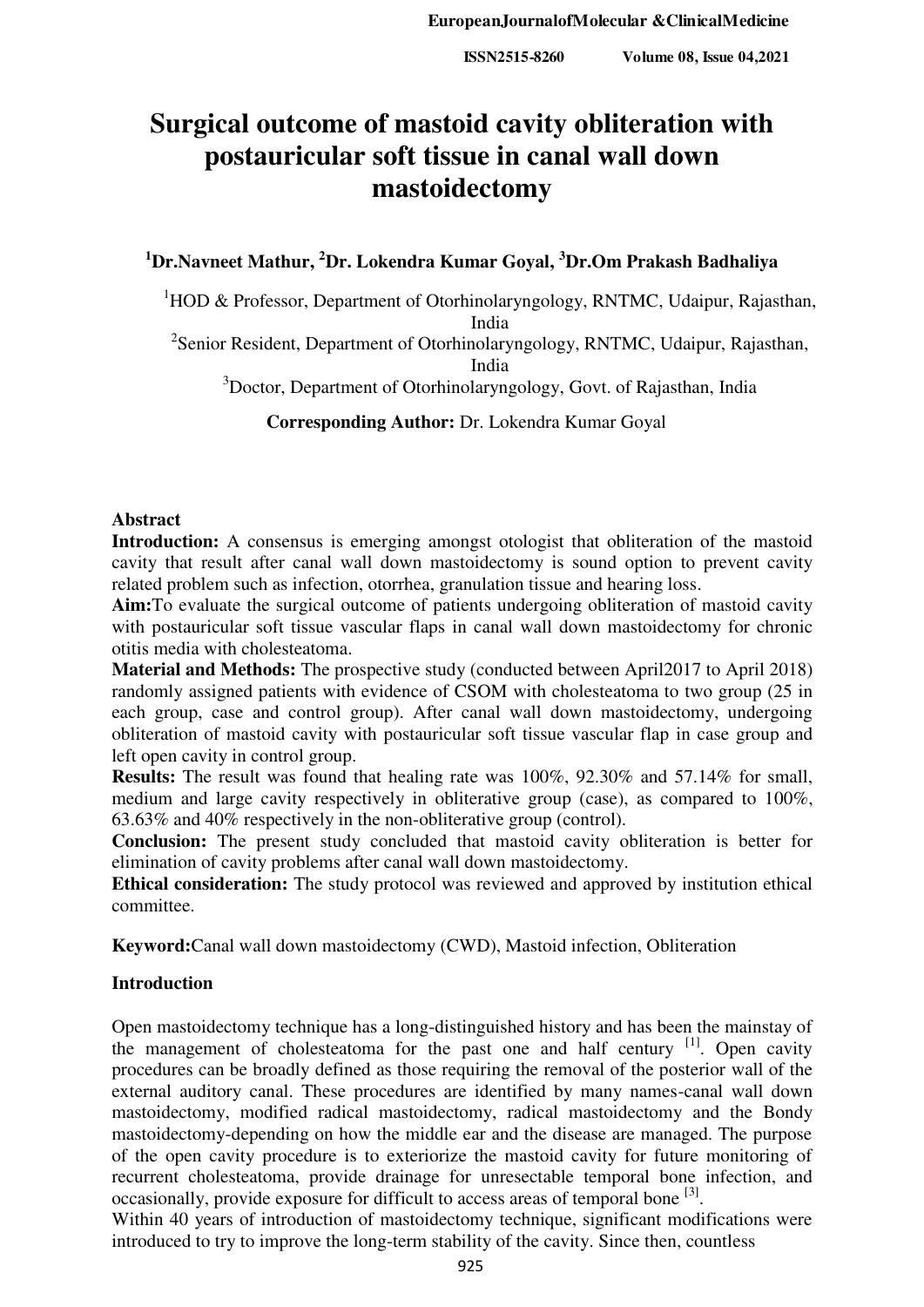otologists have exercised their ingenuity on surgical techniques and modifications aimed at improving the status of the cavity or of avoiding or eliminating a cavity altogether.

The concept of mastoid obliteration was first introduced in 1911 by Mosher to promote healing of a mastoidectomy defect. Over the course of this century, there have been numerous reports detailing a variety of techniques of obliterating the mastoid cavity. The vast majority of obliteration techniques consist of either local flaps (muscle, periosteum, or fascia) or free grafts (bone, cartilage, hydroxyapatite, and so on). Mosher's original description was that of a superiorly based postauricular soft tissue flap  $[3]$ .

Mastoid reconstruction and obliteration procedures can be classified into two main categories:

- a) Free grafts, which are further subdivide to biologic and non-biologic.
- b) Local flaps.

Free Grafts-Biologic Technique include the use of cortical bone pate, allogenous/autogenous bone chips, cartilage, fat and fascia to fill the mastoid cavity after CWD mastoidectomy Free Grafts-Non biologic Techniques include the use of hydroxyapatite crystals, calcium phosphate ceramic granules and bioactive glass ceramics to fill or reconstruct the canal wall following CWD mastoidectomy.

Local flaps-several types of flaps were used including the Palva flap (Mentally-based musculoperiosteal flap), middle temporal artery flap, Hong Kong flap, temporoparietal fascial flap (TPFF), pedicled superficial temporalis fascial flap, postauricular-periosteal-pericranial flap, temporalis muscle flap, inferiorly based fascial periosteal flap and postauricular myocutaneous flap.

The most common indication for mastoid obliteration is following canal wall down mastoidectomy for chronic otitis media. A canal wall down mastoid cavity, if not obliterated, can result in persistent otorrhea that can be difficult to control even with topical antibiotic therapy and frequent cleaning of the cavity. Other problems associated with a mastoid cavity may include the need for frequent cleaning, difficulty with the use of a hearing aid, water intolerance due to a susceptibility to infection, and propensity to vertigo by a caloric stimulus such as warm/cold air or water. Obliteration of the mastoid cavity is indicated to reduce the size of the cavity. It is ideally conducted as a primary procedure at the time of canal wall down mastoidectomy [4]. Canal wall down mastoidectomy and mastoid cavity obliteration is a routine surgical procedure done in our ENT Department.SO we need to study the end result and benefits of this procedure in management of unsafe type of CSOM.

The aim of this study is to evaluate the surgical outcome of mastoid cavity obliteration with postauricular soft tissue in canal wall down mastoidectomy and compare these results to those obtained with canal wall down mastoidectomy without mastoid obliteration.

## **Material and method**

This study was conducted on 50 patients of CSOM having unsafe type of disease attending Department of ENT, with written informed consent, willing for regular follow up, in RNT Medical College and MB Hospital, Udaipur from April 2017 to April 2018.

## **Inclusion criteria**

- 1) All CSOM cases with cholesteatoma where we are sure of complete extirpation.
- 2) All cases of CSOM with extensive granulations.
- 3) Recurrent cases of cholesteatoma.

## **Exclusion criteria**

Known CSOM cases with intracranial complications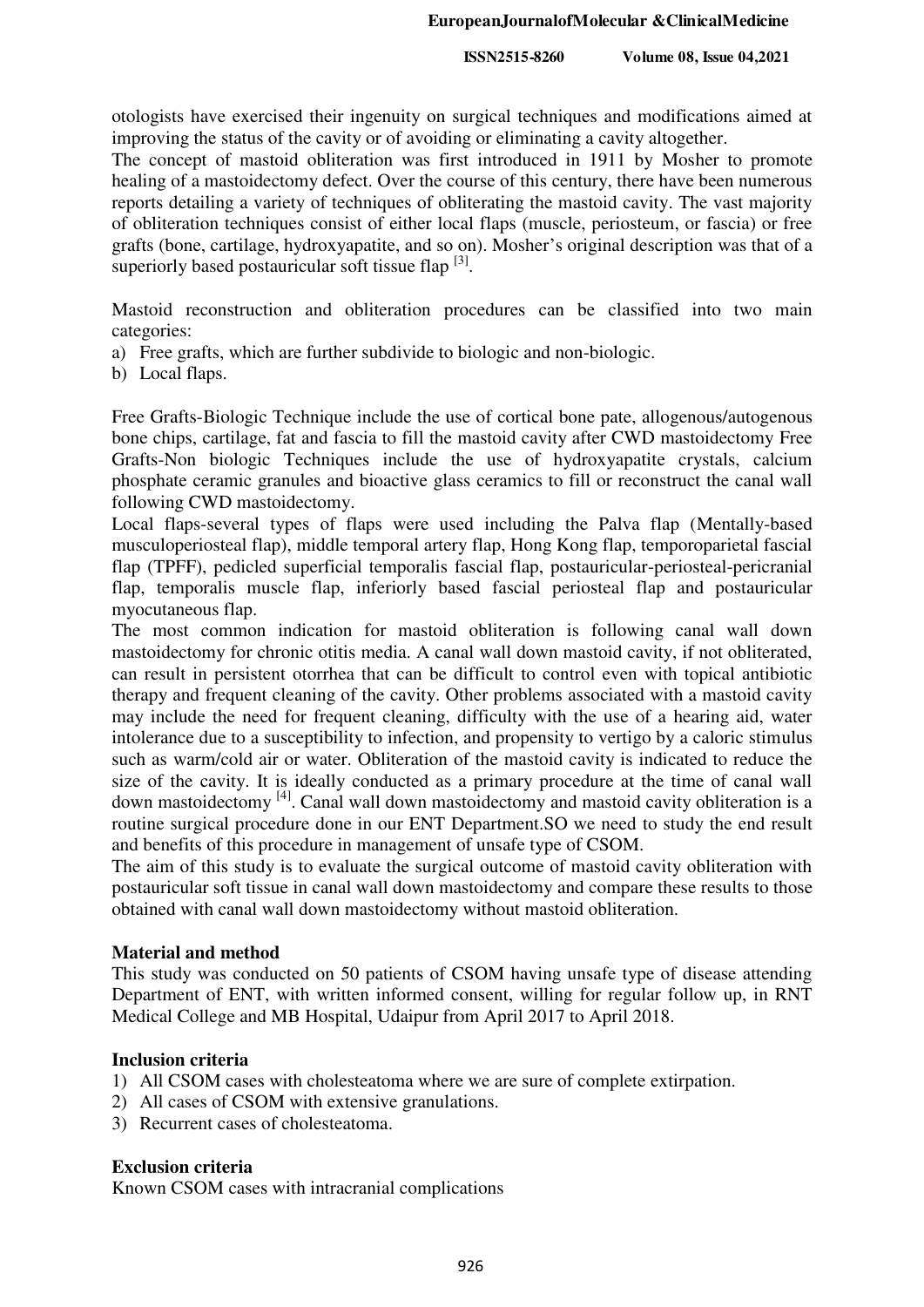#### **Method of collection of data Clinical evaluation**

All patients underwent detailed medical history and clinical examination. Each patient underwent otoscopic examination, PTA, bilateral mastoid x-ray and HRCT temporal bone (if needed).

The primary outcome measure was the creation of a dry, infection free, low maintenance mastoid cavity as assessed by a grading system developed by Merchant *et al.*,<sup>[1]</sup>. The semiquantitative scale takes into consideration both patient symptomatology and clinical sign such as otorrhea and the presence of infection. The scale ranges from grade 0, representing a complete dry, healed ear, through to grade 3, in which there is persistent infection.

Grade 0: No episode of otorrhea, and no pus or granulation tissue on otoscopy.

Grade 1:One episode of otorrhea of  $\leq 2$  weeks duration in a 3-month period or no otorrhea but a subjective feeling of wetness in the ear.

**Grade 2:**More than one episode of otorrhea in a 3-month period, or an episode of otorrhea lasting >2 weeks or demonstration of localized granulation tissue/ pus that was promptly cured with antibiotic drops, curettage or vinegar drops.

**Grade 3:**Constant purulent otorrhea on a daily basis, or examination showing extensive granulation tissue, or needed for a revision procedure to control infection.

Grades 0,1and 2 are considered adequate control of infection, whereas grade 3 indicate failure of control of infection.

Secondary outcome measure includes postoperative complication and hearing improvement which were assessed by PTA.

## **Surgical procedure**

After induction of GA, the ear was prepared by pouring povidone iodine solution and spirit into the ear canal and scrubbing the auricle and post auricular area. Lignocaine with 1:100000 epinephrine was injected into the post auricular region and the ear canal for hemostasis.

Incisions were made in the ear canal and posterior meatal skin flap was elevated. A post auricular incision was made in the post auricular skin crease and a plane is developed between the subcutaneous tissue and temporalis muscle and periosteum of the mastoid. Several pieces of areolar tissue and temporalis fascia was harvested and set aside to dry.

Subcutaneous incision was then made for exposure of mastoid cortex and middle ear  $[10]$ . A horizontal incision was made superior to the temporal line through temporalis muscle and a curvilinear incision is carried down to mastoid tip along the posterior canal. The mastoid bone is exposed using periosteal elevator by raising periosteum posteriorly, the vascular strip is elevated and reflected out of ear canal anteriorly using a self-retaining retractor. Canal flap was elevated and rotated anteriorly and secured in the anterior sulcus.

A simple mastoidectomy was done using a large cutting burr. Cholesteatoma and granulations filling the central mastoid tracts were removed at this time. Posterior canal wall was safely taken down and the facial ridge can be lowered until a thin layer of bone removed over the vertical segment of facial nerve. Removal of anterior and posterior buttress was done. Ossicular chain was assessed, and if diseased they were removed. Total clearance of cholesteatoma and granulation from mastoid cavity, attic and middle ear was done along with saucerization of mastoid cavity. This step was followed by underlay myringoplasty, anterior tugging and ossiculoplasty. Free skin grafting over the fascia and bone was done.

Mastoid cavity was now obliterated by extending the post-aural incision superiorly so as to expose the temporalis muscle covered with the temporalis fascia. The middle temporal artery was identified by palpation. An approximately 5cm long myofascial flap was dissected out based anteriorly on the artery. The flap was rotated into the middle ear cavity so as to obliterate the mastoid cavity with the muscle inside and the fascia facing outside. An edge of the fascia was advanced over the middle ear space so as to form the tympanic membrane graft. A piece of gel foam was used to mark the position of the external auditory meatus,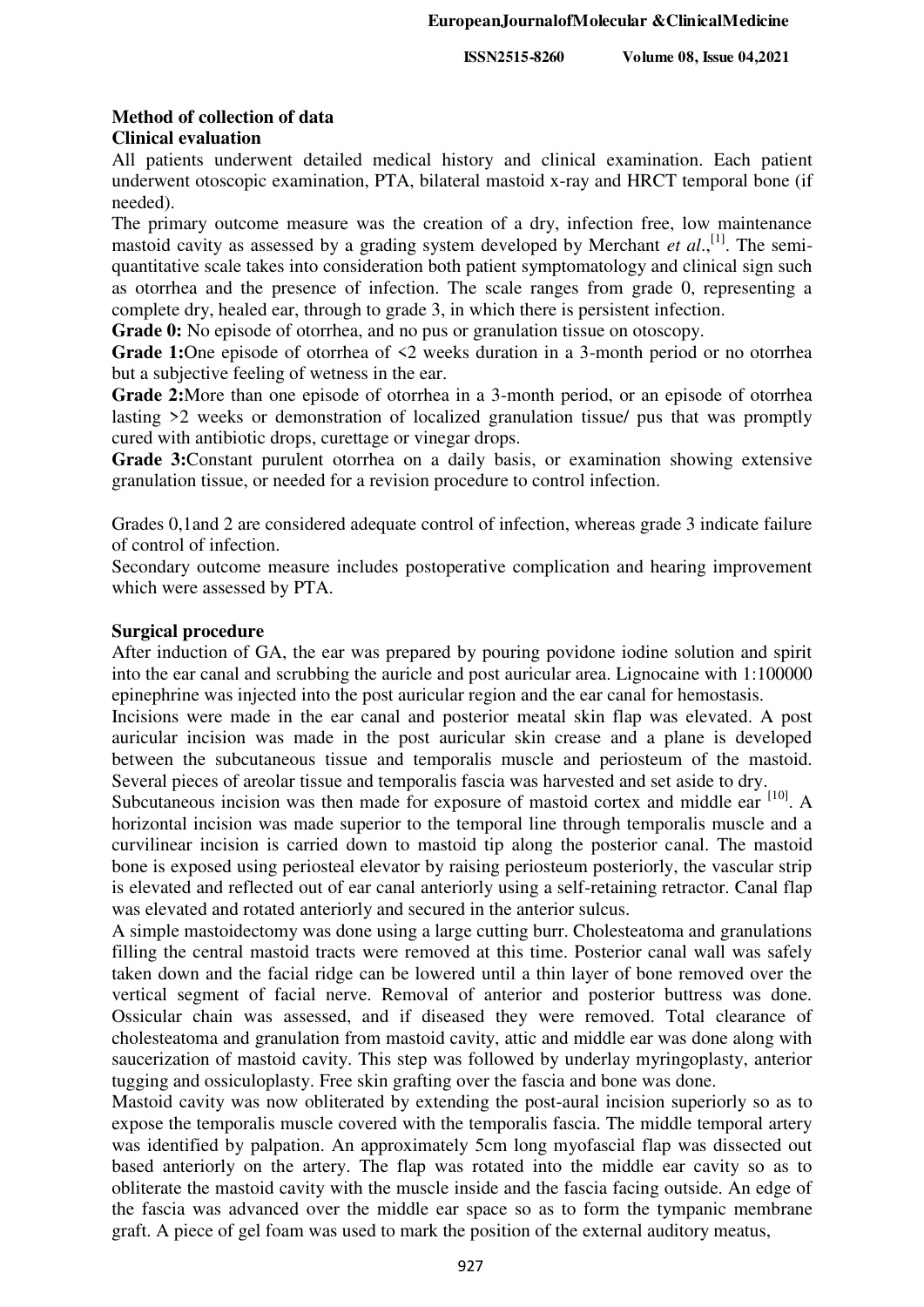around which the myofascial flap was positioned. Adequate meatoplasty was done. Finally, the EAC was packed with ointment pack. The post auricular incision closed in layers after completion of hemostasis. A bulky pressure dressing was applied.

## **Postoperative treatment and follow-ups**

Each patient was given an antibiotic, analgesic and antihistaminic medication for one week. Ear pack was removed two weeks after surgery. Patients were discharged on the  $7<sup>th</sup>$ postoperative day and were appointed for follow-up, after one week and one month PTA was carried out at 3 and 6 months respectively.

## **Observation & Results**

Fifty cases of active squamous chronic otitis media were studied. The patient was randomly divided into two group of 25 each. One group underwent mastoid obliteration with middle temporal artery flap and other group had obliteration done i.e. had an open mastoid cavity. In our study 40% patients presenting with active squamous chronic otitis media were in the age group 11-20 years (9 case +11 control),  $24\%$  were between 20-30 years (6 case+6 control), 10% were less than 10 years (3 case+ 2 control) and 25% were above 30 years of age (7 case  $+ 6$  control).

| <b>Complaints</b> | Case $(n=25)$ | Control $(n=25)$ | <b>Total</b> |
|-------------------|---------------|------------------|--------------|
| Ear discharge     | 25            |                  | 49           |
| Decreased hearing |               |                  | 41           |
| <b>Tinnitus</b>   |               |                  |              |
| Vertigo           |               |                  |              |

**Table 1:** Presenting complaints

In our study,  $98\%$  (25 case + 24 control) of patients presented with complaints of ear discharge. 90% (23 case +22 control) of patients presented with history of decreased hearing and only 10% (3 case+ 2 control) and 6% (2 case +1 control) had complaints of tinnitus and vertigo respectively.

**Table 2:** Otoscopic findings seen in the patients enrolled for the study

| <b>Findings</b>          |          | Case $(n=25)$ Control $(n=25)$ | <b>Total</b> |
|--------------------------|----------|--------------------------------|--------------|
| Cholesteatoma            | 19 (76%) | 23 (92%)                       | 42 (84%)     |
| Granulations             | 3(12%)   | 2(8%)                          | $5(10\%)$    |
| Polyp                    | 3(12%)   | $0(0\%)$                       | 3(6%)        |
| Outer attic wall erosion | 12 (48%) | 8(32%)                         | 20 (40%)     |
| Retraction pocket        | 10 (40%) | 11 (44%)                       | 21 (42%)     |
| Debris                   | 3(12%)   | 2(8%)                          | $5(10\%)$    |
| Marginal perforation     | 5(20%)   | 3(12%)                         | $8(16\%)$    |

84% of patients had cholesteatoma, 10% had granulations and only 6% had polyp. In 40% patients had outer attic wall erosion and in 42% patients had retraction pocket and in 10% patients had debris. Marginal perforation was found in 16% patients.

| <b>Follow-up</b>    | Case    | <b>Controls</b> | <b>Total</b> |
|---------------------|---------|-----------------|--------------|
| Post OP Day 15      | 3 (12%) | $15(60\%)$      | 18 (36%)     |
| Post op day 1 month | (4%)    | $3(12\%)$       | (36%)        |
| Post op day 3 month |         |                 |              |
| Post op day 6 month |         |                 |              |

**Table 3:** Postoperative observation (Pain)

On post-operative day 15, 15(60%) patients of control group had pain, while only 3 (12%)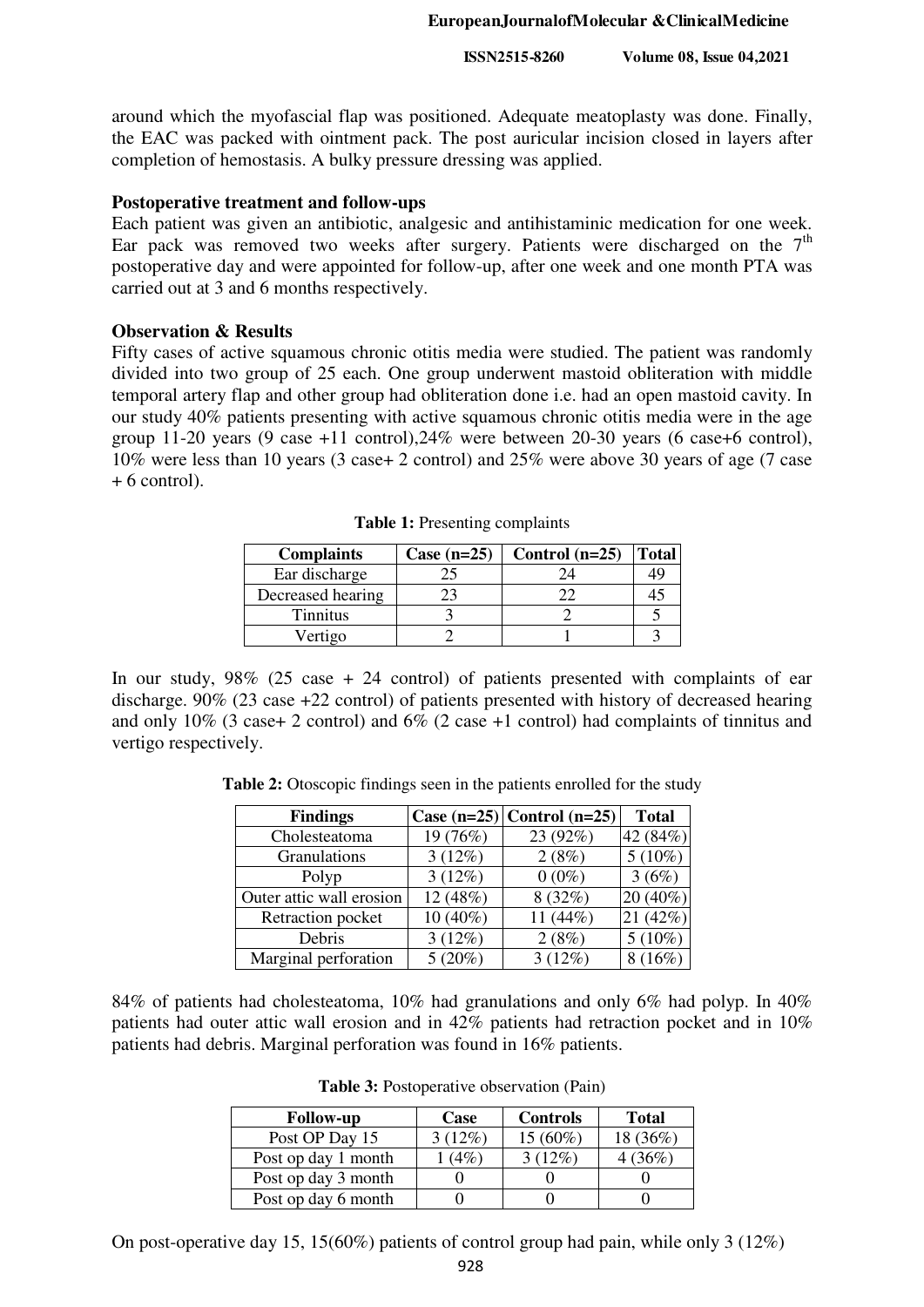patients of case group experienced pain. On post-operative day 30, only 1 (4%) patients of case group had pain, while 3 (12%) of control group experienced pain. There was no complain of pain after 3 months of follow-up.

| <b>Follow-up</b> | Case     | <b>Controls</b> | <b>Total</b> |
|------------------|----------|-----------------|--------------|
| Post op day 15   | 12 (48%) | 17(68%)         | 29 (58%)     |
| Post op 1 month  | 7(28%)   | $10(40\%)$      | 17(34%)      |
| Post op 3 month  | 5(20%)   | $10(40\%)$      | 15 (30%)     |
| Post op 6 month  | 1(4%)    | $3(12\%)$       | 4(8%)        |

**Table 4:** Postoperative observation (discharge)

The post-operative day 15 of the 25 cases. 13 (52%) patients had a dry cavity, whereas 12 (48%) patients still had ear discharge. Of the 25 control cases, 8 (32%) had a dry cavity and 17 (68%) still had ear discharge.

One month after surgery, of the 25 cases, 18 (72%) patients had a dry cavity, whereas 7 (28%) patients still had ear discharge. Of the 25 controls, 15 (60%) had a dry cavity and 10 (40%) still had ear discharge.

Three months after surgery, of the 25 cases, 20 (80%) patients had a dry cavity, whereas 5 (20%) patients still had ear discharge. Of the 25 control, 15 (60%) had a dry cavity and 10 (40%) still had ear discharge.

Six months after surgery, of the 25 cases, 24 (96%) patients had a dry cavity, whereas 1 (4%) patient still had ear discharge. Of the 25 controls, 22 (88%) had a dry cavity and 3 (12%) still had ear discharge.

| <b>Follow-up</b> | <b>Cases</b> | <b>Controls</b> | <b>Total</b> |
|------------------|--------------|-----------------|--------------|
| Post op day 15   | 10 (40%)     | 1(4%)           | 11 $(22%)$   |
| Post op 1 month  | 17(68%)      | 12 (48%)        | 29 (58%)     |
| Post op 3 month  | $20(80\%)$   | $15(60\%)$      | 35 (70%)     |
| Post op 6 month  | 22 (88%)     | 17(68%)         | 39 (78%)     |

**Table 5:** Postoperative observation (Epithelization)

The post-operative day 15 of the 25 cases. 10 (40%) patients had epithelization, whereas of the 25 control, 1 (4%) patient had epithelization.

One month after surgery, of the 25 cases, 17 (68%) patients had epithelization, whereas of the 25 control, 12 (48%) patients had epithelization.

Three months after surgery, of the 25 cases, 20 (80%) patients had epithelization, whereas of the 25 control, 15 (60%) patient had epithelization.

Six months after surgery, of the 25 cases, 22 (88%) patients had epithelization, whereas of the 25 control, 17 (68%) patient had epithelization.

Table 6: Comparison of cavity size and healing of cavity

| Cavity size | <b>Technique</b> | No. of cases | No. of healed cavities | %     |
|-------------|------------------|--------------|------------------------|-------|
| Small       | Obliteration     |              |                        | 100   |
|             | No Obliteration  |              |                        | 100   |
|             | Obliteration     |              | 12                     | 92.30 |
| Medium      | No Obliteration  |              |                        | 63.63 |
|             | Obliteration     |              |                        | 57.14 |
| Large       | No obliteration  |              |                        |       |

The relation of healing of cavity with size of the cavity was studied. It was found that healing rate was 100%, 92.30% and 57.14% for small, medium and large cavity respectively in obliteration group, as compared to 100%, 63.63% and 40% respectively in the nonobliteration group.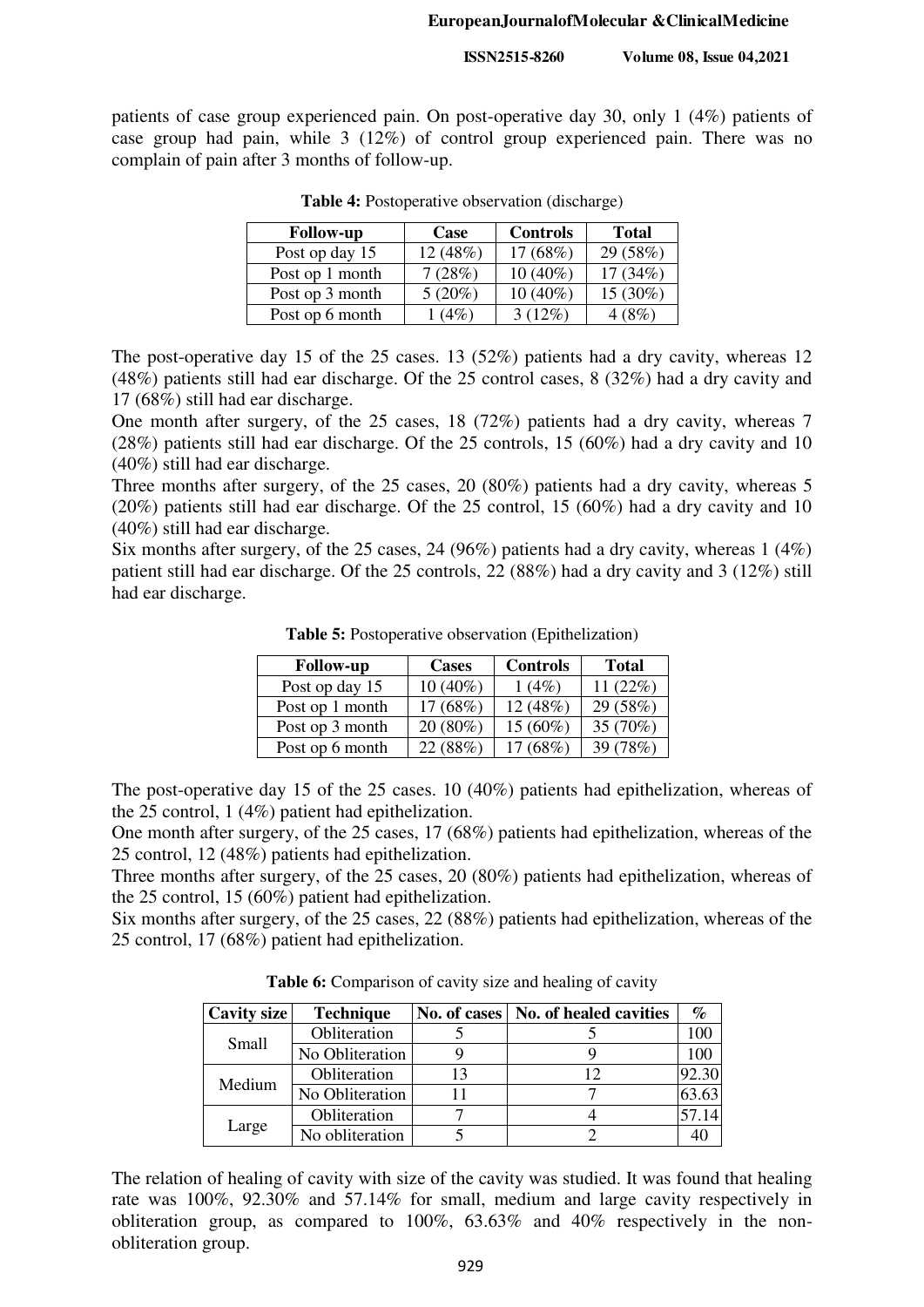|                 | <b>Cases</b>  |          | <b>Control</b> |         |
|-----------------|---------------|----------|----------------|---------|
| Time period     | <b>Number</b> | $\%$ Age | <b>Number</b>  | $%$ Age |
| Post op day 15  |               |          |                |         |
| Post op 1 month |               | 36       |                |         |
| Post op 3 month |               | 48       |                |         |
| Post op 6 month |               |          |                |         |

**Table 7:** Time of drying of cavity

Mean time of drying of cavity 3 months in case group, while it was 6 months in control group. The comparison between the time of drying of cavity of case group and control group was found to be statistically significant  $(p<0.05)$ . This shows that there was definite and statistically significant decrease in time of drying of cavity in case group as compared to control group.

|                        | <b>Cases</b>  |         | <b>Control</b> |          |
|------------------------|---------------|---------|----------------|----------|
| Gain of air conduction | <b>Number</b> | $%$ Age | <b>Number</b>  | $\%$ Age |
| No gain                |               |         |                |          |
| $\leq 10$ dB           |               | 60      |                |          |
| $11-20$ dB             |               | 20      |                |          |
| $21-30$ dB             |               |         |                |          |

| <b>Table 8:</b> Hearing status |  |
|--------------------------------|--|
|--------------------------------|--|

In our study, in 50 patients' postoperative audiometry was done and there was a gain of 21-30 dB in 16% of cases and a gain of 11-20 dB in 20% of cases, while in control group only 16% of control had gain of 11-20dB and no control had gain of >20dB.1-10dB gain was seen in 60% of case group and 76% of control group. There was no gain in 4% of case group and 8% of control group. Therefore, we can say that mastoid obliteration seems to be better than control for improvement in hearing.

|         | Case $(n=25)$ |               |     | Control $(n=25)$ |
|---------|---------------|---------------|-----|------------------|
| Grading | No.           | $\%$          | No. |                  |
|         |               | 84%           |     | 72%              |
|         |               | 8%            |     | 12%              |
|         |               | 4%            |     | 8%               |
|         |               | $\frac{1}{C}$ |     | 8%               |

**Table 9:** Merchant *et al*. grading for Clinical Evaluation

Merchant *et al*., developed a grading system in which included a dry, infection free, low maintenance mastoid cavity.In our study in grade 0, 84% were of case group and 72% were of control group, followed by 8% in case group and 12% in control group for grade 1, 4% in case group and 8% in control group for grading 2 and 4% in case group and 8% in control group for grade 3.

| <b>Complications</b>     | <b>Cases</b> | <b>Controls</b> |
|--------------------------|--------------|-----------------|
| Occasional otorrhea      | $4\%$        | 16%             |
| Infection                | $4\%$        | 12%             |
| Flap necrosis            | $4\%$        |                 |
| Medial stenosis          | $4\%$        |                 |
| Perichondritis           |              | $4\%$           |
| Postop. Granulation      |              | $4\%$           |
| Cholesteatoma recurrence |              |                 |

|  |  | Table 10: Result of complications |
|--|--|-----------------------------------|
|--|--|-----------------------------------|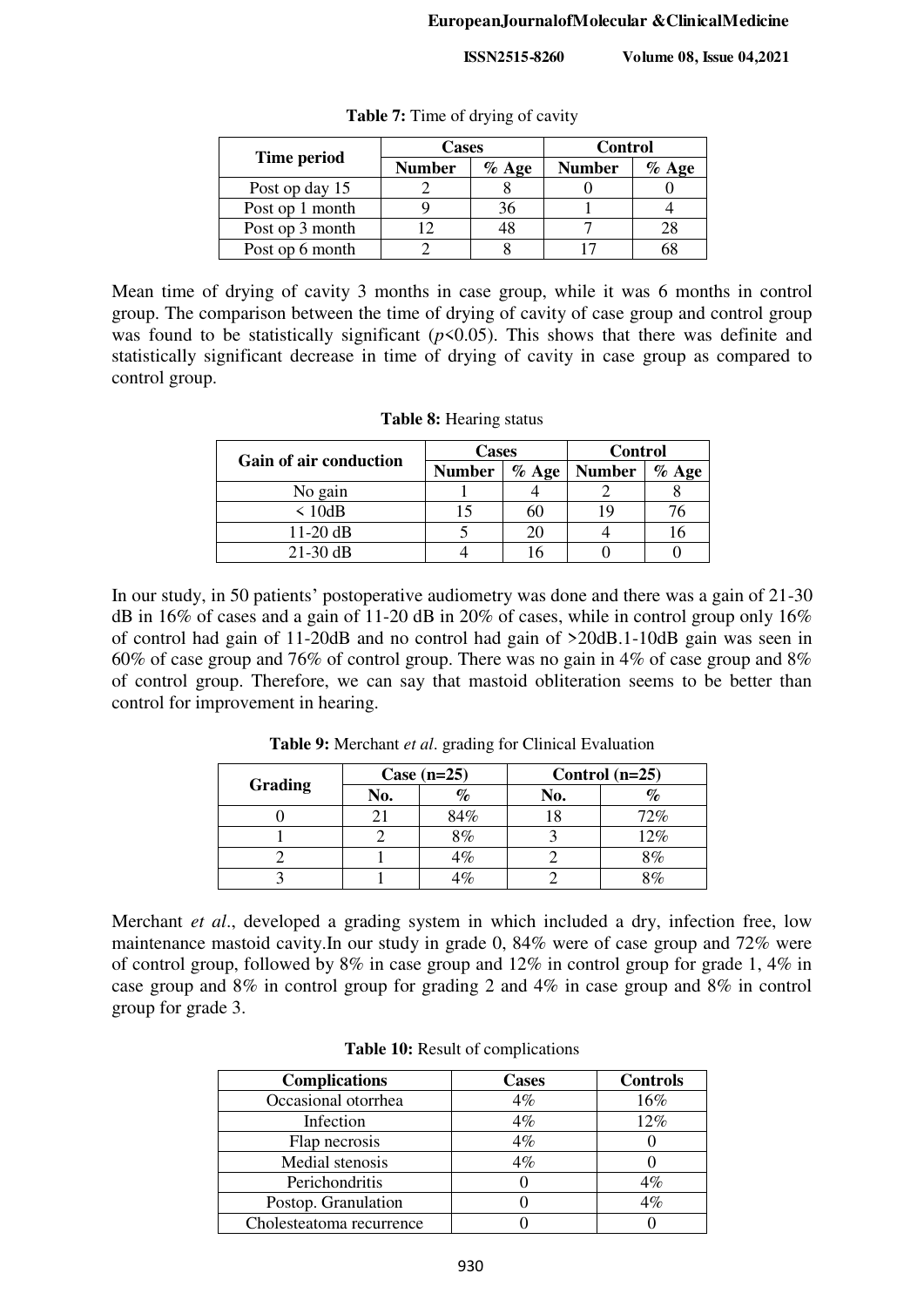In our study postoperative complications were studied. Occasional otorrhea was present in 16% of control and 4% of case group, followed by infection in 12% of control and 4% of case group, flap necrosis in 4% of case group and none in control, medial stenosis in 4% of case group and none in control, perichondritis in 4% of control group and none in case and postop. Granulation in 4% of control group and none in case. There was no case of con.

## **Discussion**

In the present study, data revealed that the patient encountered were in age group of 9-50 years, the mean age of patient was 30 years, patients aged between 11-20 years more in study, 20(40%) while patient aged between < 10 years were encountered least, only 5 (10%).

In a study of Navjot Kaur, Dinesh Kumar Sharma and Jagdeepak Singh *et al*., (2016) 57.5% patients were 20 years or less in age. The youngest patient was eight-year-old and patient was 60-year-old of age with male predominance among the patients included in the present study  $(65\%$  males and 35% females)<sup>[5]</sup>.

Shao-Cheng Liu, Chi-Hung Wang, Bor-Rong Huang *et al*., (2015), Forty-four patients met the study criteria, 21 men and 23 women with average age of years (range, 17 to 69 years)<sup>[6]</sup>.

In the present study there were 25 females and 25 males and female to male ratio was 1:1.

In study by Samand Ghisai *et al*., (2015), there were 44% male and 56% female. In another study by George Kurien, Kate Greeff, Nahla Gomaa and Allan HO *et al*., (2015), there were 31 male and 27 females $^{[7]}$ .

In the present study, 98% of patient presented with complaints of ear discharge. 90% of patients presented with history of decreased hearing and only 10% had complaints of tinnitus and 6% had vertigo respectively.

In a study of S, Chhapola, Matta I *et al*., (2014), 95% of patient presented with complaints of ear discharge, 87.5%of patients present with history of decreased hearing and only 15 and 5% had complaints of tinnitus and vertigo respectively<sup>[8]</sup>.

In the present study during otoscopic examination 84% of patient had cholesteatoma, 10% had granulation, and 6% had polyp.

In study of S, Chhapola, Matta I *et al*., (2014) eighty percent of patients had cholesteatoma, 12.5% had granulation and only 7.5% had polyp<sup>[8]</sup>.

In the present study additional finding on otoscopic examination were retraction pocket in 42%, outer attic wall erosion in 40%, marginal perforation in 8% and debris in 5% patients.

In a study of Navjot Kaur, Dinesh Kumar Sharma and Jagdeepak Singh (2016) the most common additional finding on otoscopic examination was visible cholesteatomata's flakes in 42.5%, retraction pocket in 42%, outer attic wall erosion in 40%, marginal perforation in 6%, and debris in 5% patients. Other findings seen were granulations in external auditory canal and aural polyp<sup>[5]</sup>.

In the present study, follow up was done after 15 days, 1 month, 3 month and 6 month of operation and evaluated for pain, discharge, epithelization, comparison of cavity size and healing of cavity, time of drying of cavity, hearing status, and complications.

In study by S,Chhapola, Matta I *et al*., (2014), on post-operative day 15, 12 (60%) patients of control group had pain, while only 8 (40%) patients of case group experienced pain. On postoperative day 45, only 1 (5%) patients of case group had pain, while 2 (10%) of control group experienced pain<sup>[8]</sup>.

In the present study on postoperative day 15, 15 (60%) patients of control group had pain, while only 3(12%) patients of case group experienced pain. On postoperative day 30, only 1 (4%) patient of case group had pain, while 3 (12%) of control group experienced pain.

In study by S, Chhapola, Matta I *et al*., (2014), of the 20 cases, 15 (75%) patients had a dry cavity at the end of 2 months whereas 5 (25%) patients still had ear discharge. Of the 20 control cases, 12(60%) had a dry cavity and 8 (40%) still had ear discharge. In addition to this 1 (5%) patient of control group had giddiness at the end of same period.

Three months after surgery, of the 20 cases,16(80%) patients had dry cavity whereas 4(20%) patients still had ear discharge. Of the 20-control case, 12(60%) had a dry cavity and 6 (30%)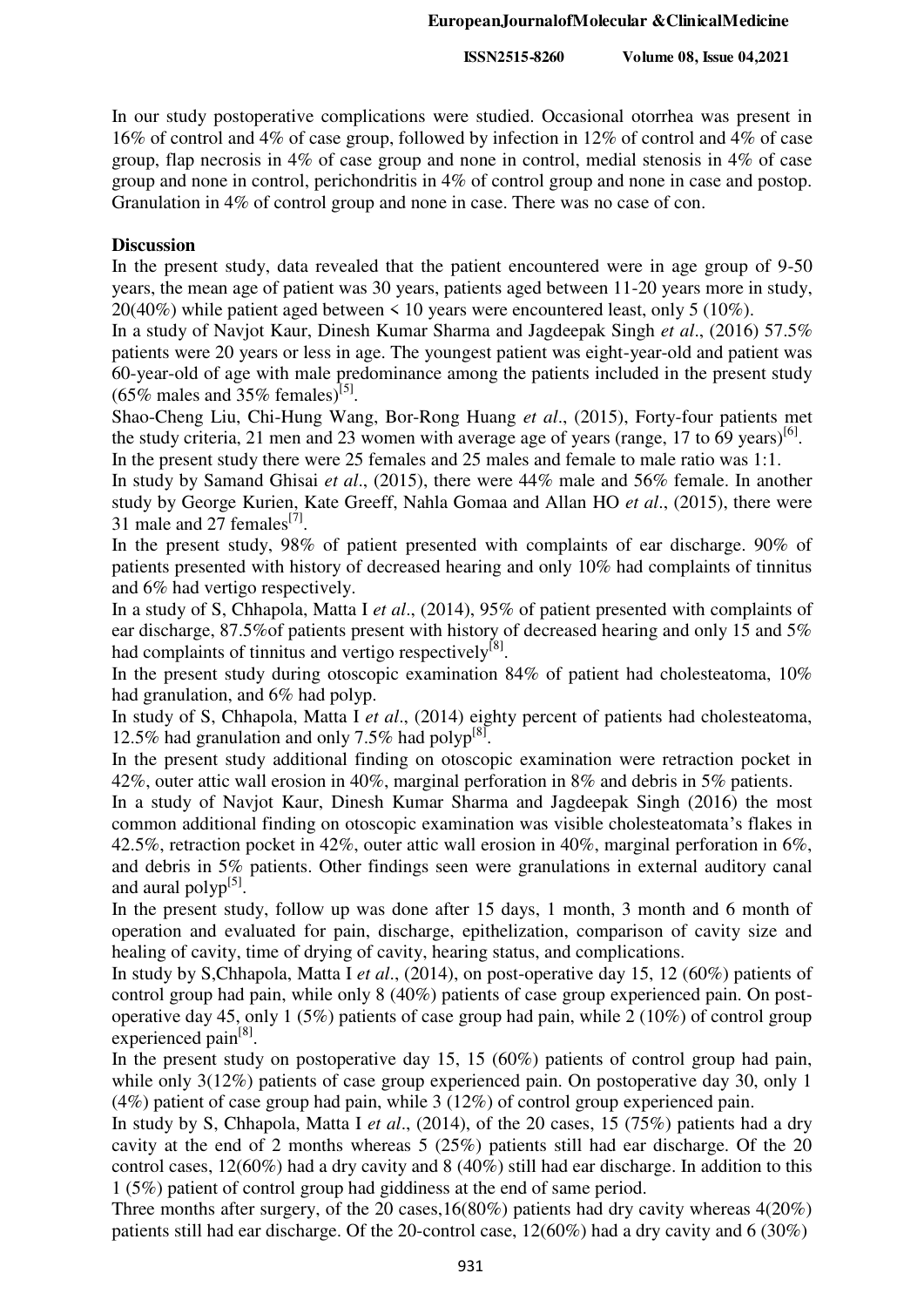still had ear discharge. In addition to this  $1 (5\%)$  patient of control group had giddiness and 2 (10%) presented with wax 6 month after surgery, of the 20 cases, 18 (90%) patients had a dry cavity whereas 1(5%) patient still had ear discharge and 1 (5%) presented with wax. Of the 20-control case, 14 (70%) had a dry cavity and 2 (10%) still had ear discharge. In addition to this 1 (5%) patient of control group had giddiness and 4 (20%) presented with wax.

Six months after surgery, of the 20 cases, 18 (90%) patients had a dry cavity whereas 1 (5%) patient still had ear discharge and 1(5%) presented with wax. Of the 20 control cases, 14(70%) had a dry cavity and 2(10%) still had ear discharge. In addition to this 1(5%) patient of control group had giddiness and 4(20%) presented with wax.

In the present study on postoperative day 15, of the 25 cases, 13(52%) patients had a dry cavity whereas 12(48%) patients still had ear discharge. Of the 25-control patient, 8(32%) had a dry cavity and 17(68%) still had ear discharge.

1 month after surgery, out of the 25 cases, 18 (72%) patients had a dry cavity whereas 7(28%) patients still had ear discharge. Of the 25-control patient, 15(60%) had a dry cavity and 10(40%) still had ear discharge.

3 months after surgery, out of the 25 cases, 20(80%) patients had a dry cavity whereas 5(20%) patients still had ear discharge. Of the control patient, 15(60%) had a dry cavity and 10 (40%) still had ear discharge.

6 months after surgery, out of the 25 cases, 24 (96%) patients had a dry cavity whereas 1(4%) patient still had ear discharge. Of the 25 control, 22 (88%) had a dry cavity and 3(12%) still ear discharge.

In a study of Navjot Kaur, Dinesh Kumar Sharma, and Jagdeepak singh *et al*., (2016) on postoperative day 90, epithelization was present  $100\%$  in both case and control group<sup>[5]</sup>.

In the present study on postoperative day 15, of the 25 cases, 10 (40%) patients had epithelization the 25-control patient, 1(4%) patient had epithelization.

1 month after surgery, of the 25 cases, 17(68%) patients had epithelization of the 25-control patient, 12 (48%) patients had epithelization.

6 months after surgery, of the 25 cases, 22(88%) patients had epithelization. Out of the 25 control patient, 17(68%) patients had epithelization.

In a study of S. Chhapola, Matta I *et al*., (2014), the relation of healing of cavity with size of the cavity was studied. It was found that healing rate was 100%, 90.90% and 66.60% for small, medium and large cavity respectively in obliteration group, as compared to 100%. 63.63%, and 40% respectively in the non-obliteration group<sup>[8]</sup>.

The result of the present study is similar to the above-mentioned studies and found that healing rate was 100%, 92.30% and 57.14% for small, medium and large cavity respectively in obliterative group, as compared to 100%, 63.63% and 40% respectively in the nonobliterative group.

In a study by Mangal Singh, Sachin Jain, Ruchi Rajput,Ravindra K Khatua, Devashish Sharma *et al*., (2010) mean time period of drying of cavity was 46 days (1.5 month), in case group, while it was 89 days (3 month) in control group. This shows that there was definite and statistically significant decrease in time of drying of cavity in case group as compared to control group<sup>[9]</sup>.

In present study mean time of drying of cavity 3 month in case group, while it was 6 months in control group.

In a study by Mangal Singh, Sachin Jain, Ruchi Rajput,Rabindra K Khatua, Devanhish Sharma *et al*., (2010), in 34 patients post-operative audiometry was done and there was a gain of 21-30db in 13.3% of cases and a gain of 11-20db in 20% of cases, while in control group only 15.7% of controls had gain of 11-20db and no control had gain of >20db, there was a deterioration of hearing of 1-10db in patients of control group.

In the present study, in 50 patient post-operative audiometry was done and there was a gain of 11-30db in 16% of cases and a gain of 11-20db in 20% of cases, while in control group only 16% of control had gaining 11-20db and no control had gain of >20db. 1-10db gain was seen in 60% of case group and 76% of control group, there was no gain in 4% of case group 8% of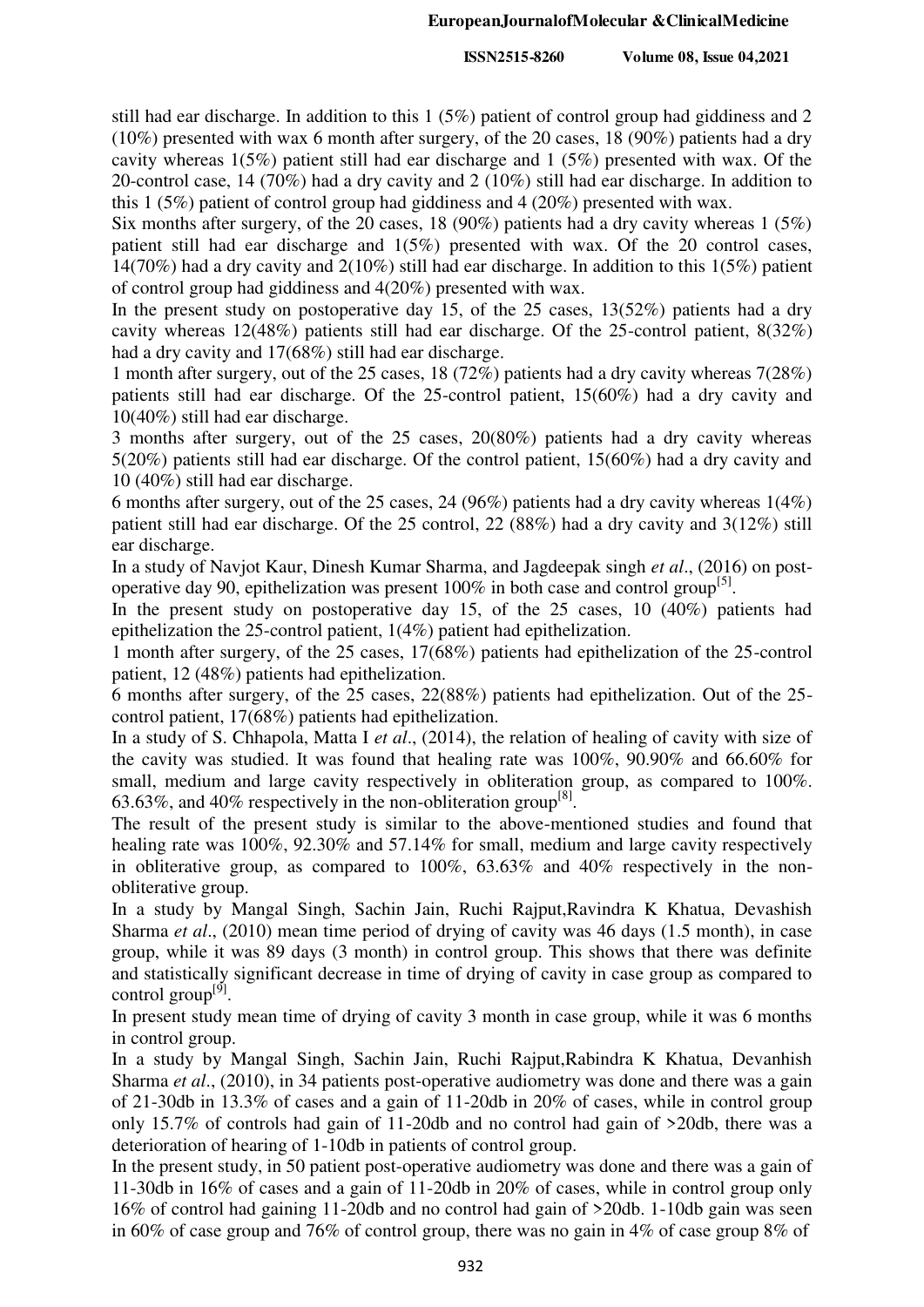control group.

Olsan *et al*., (2002), used the pedicled superficial temporalis fascial flap in 15 patients for reconstruction of mastoid cavity following otologic procedures had no complications related to reconstruction except for one episode of perichondritis $[11]$ .

In the present study 4% occasional otorrhea present in case group and 16% of control group. Infection presents in 4% case group and 12% control group. Flap necrosis present in 4% cases, perichondritis present in 4% of control group cholesteatoma recurrence was not seen.

Therefore, we can say that mastoid obliteration seems to be better than control for improvement in hearing.

## **Summary &Conclusion**

The following conclusions were drawn from this study.

- 1) The incidence of pain, discharge, giddiness and wax formation was markedly reduced in obliterated cavities as compared to open cavities.
- 2) Healing of the cavity as evidenced by epithelization, was better in those ears where cavity was obliterated as compared to those where cavity was kept open.
- 3) Patients with obliterated mastoid cavity required less cavity care, thus decreasing doctor dependence, frequent OPD visits and fewer courses of medical treatment and fewer burdens on hospital resources.
- 4) Hearing gain was more in mastoid obliterative group as compared to non-obliterative group.
- 5) Cavity dried fast in obliterative group as compared to non-obliterative group.
- 6) Complication rate was lower in obliterative group as compared to non-obliterative group.
- 7) Hearing aids, if required, are better tolerated in an obliterated cavity than an open cavity.

The present study concluded that mastoid cavity obliteration is better for elimination of cavity problems after canal wall down mastoidectomy.

#### **References**

- 1. Plester D, Steinbach E. Histological fate of tympanic membrane and ossicle homograft. OtolaryngolClinN Am 1977;10(3):487-499.
- 2. Mosher HP. A method of filling the excavated mastoid with a flap from the back of auricle. Laryngoscope 1911;21(12):1158-1163.
- 3. Grote JJ, VanButterswrik CA. Reconstruction of posterior canal wall with hydroxyapatite prosthesis.AnnOtorhinolaryngol 1986;95(123):10-12.
- 4. MalesA,GreyReimerA, AndreassonL, HarrisS. Surgical treatment of cholesteatoma: a comparison of closed and open techniques in a follow-up of 164 ears. Clin Otolaryngol Allied Sci 1987;12(6):447-54.
- 5. Navjot Kaur,Dinesh Kumar, Jagdeepak Singh. Comparative evaluation of mastoid cavity obliteration by vascularized Temporalis Myofascial flap and Deep Temporal Fascial-Periosteal Flap in Canal Wall down MastoidectomyJ Clin Diagn Res2016.
- 6. Shao-Cheng Liu, Chih-Hung Wang, Bor-Rong Huang *et al*., Obliteration of Radical Cavities and Total Reconstruction Procedure without Staging after Canal Wall Down Mastoidectomy: Long term results Clinical and Experimental Otorhinolaryngology, 2015, 8(3).
- 7. Schimanski G*et al*. Obliteration of mastoid cavities: 30 years of experience with recommendation for surgical strategy. Article in Jerman HNO. Samad Ghiasi *et al*., Mastoid Cavity Obliteration with Combined Palva Flap and Bone Pate Iranian Journal of Otorhinolaryngology 2015;27(1):78.
- 8. Chhapola S, Matta I *et al*.Mastoid obliteration versus open cavity; Comparative Study.IndianJ Otolaryngol Head and Neck Surg., 2014.
- 9. Mangal Singh, Sachin Jain, Ruchi Rajput, Ravindra K Khatua, Devashish Sharma. Retrospective and Prospective Study of Singapore Swing Method on Healing of Mastoid